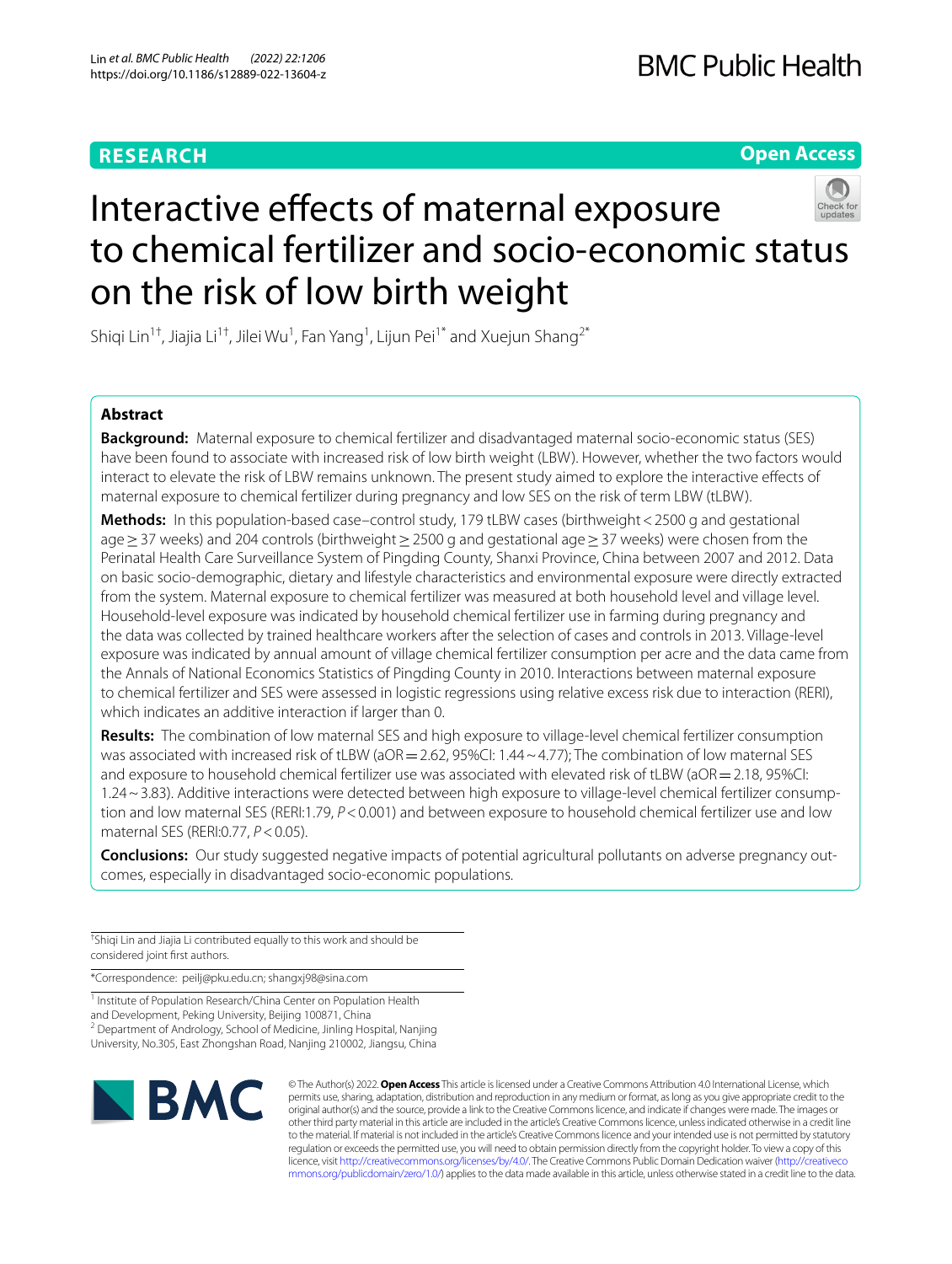**Keywords:** Interactive efects, Maternal exposure to chemical fertilizer, Socio-economic status, Term low birth weight, Population-based case–control study

# **Background**

Low birth weight (LBW), normally referring to babies weighing less than 2,500 g at birth  $[1]$  $[1]$ , is one of the major public health concerns across the globe. Studies have shown that neonatal death among infants weighing 1,500  $\sim$  2,500 grams is 20 times higher than that among infants of normal weight  $(2,500 \sim 4,000$  grams) [\[2](#page-9-1)]. Moreover, LBW has found to be associated with metabolic syndromes, cardiovascular diseases, respiratory diseases, and neural and cognitive disorders in later life [\[1\]](#page-9-0). It is estimated that around 15% of newborns were LBW globally [[1\]](#page-9-0) and the incidence of LBW in mainland China has been rising from 5.87 per 100 births in 2000 to 6.1 per 100 births in 2011 [[3\]](#page-9-2).

As one of the world's largest users of chemical fertilizer during the past decade [\[4](#page-9-3)], China is now concerned about the potential health risk brought about by overuse of chemical fertilizer. As high as 68% of heavy metals in soil, including cadmium (Cd), mercury (Hg), arsenic (As), copper (Cu), lead (Pb), chromium (Cr), zinc (Zn) and nickel (Ni), can be attributed to application of chemical fertilizer, with phosphate fertilizer contributing most to the pollution [[5\]](#page-9-4). It's estimated that over 13% of grain production is afected by the heavy metal pollution in farmland soil [\[6](#page-9-5)]. Besides, application of chlorine-containing or nitrogenous fertilizer could change the physical and chemical property of soil and increase the uptake of heavy metals by certain plants [[7\]](#page-9-6). Some agricultural operations such as foliar fertilization aiming to improve application efficiency might further increase the level of heavy metals absorbed by plants [\[8](#page-9-7)]. What's worse, as soil ecosystems often interface with water, the extensive use of fertilizer in soil has resulted in signifcant heavy metal pollution in water system. As some studies found out, chemical fertilizer is among the major sources of Zn, Ni, Cd and Pb in lake sediments, groundwater and canal water  $[9-11]$  $[9-11]$ , threatening the water quality and aquatic animals. Chemical fertilizer is also the major source of nitrogen pollution, contributing 17%~25% to soil and groundwater nitrate accumulation  $[12]$  $[12]$ . The contaminated fruit, crops, aquatic products and drinking water could then enter tables of human beings. Previous studies in China have shown that maternal Hg and As exposure could be largely credited to rice or fsh intake [[13](#page-9-11), [14](#page-9-12)], while Cd and Cu exposure most probably came from vegetable intake  $[15]$  $[15]$ . Those toxic substances could accumulate in bodies of pregnant women, cause maternal complications, cross the placenta, and impede

fetal growth. For example, some case-control studies have indicated that women who delivered LBW babies had signifcantly higher Cd and Ni concentration during pregnancy [[16,](#page-9-14) [17\]](#page-9-15); Nitrate ingestion from drinking water has been found to be associated with thyroid diseases and methemoglobinemia [\[18\]](#page-9-16), which could in turn reduce birth weight [\[19,](#page-9-17) [20](#page-9-18)].

In rural Shanxi Province, China, our previous spatial epidemiological study has discovered that the areas with high fertilizer consumption coincided with areas with higher risk of preterm birth and LBW [\[21](#page-9-19), [22](#page-9-20)]. Also in rural Shanxi Province, our case-control studies further revealed that compared to pregnant women living in villages with <50 ton annual consumption of chemical fertilizer, those living in villages with  $\geq$ 100 ton annual consumption of chemical fertilizer had a 4.03 (95%CI: 1.63~9.92) times higher risk of tLBW [[23](#page-9-21)], 2.16 (95%CI: 1.05~4.44) times higher risk of high birth weight  $[24]$  $[24]$ , and 2.51(95%CI:1.23~5.12) times higher risk of preterm birth [[25\]](#page-9-23). Household application of phosphorus fertilizer was also found associated with risk of preterm birth (aOR=2.54, 95%CI:1.23~5.22) [[25](#page-9-23)]. All the aforementioned evidence suggests that maternal chemical fertilizer exposure could be a risk factor for adverse pregnancy outcomes.

Socio-economic disadvantage is also an important risk factor for LBW [[26\]](#page-9-24). Besides, it has long been found an interaction between socio-economic factors and environmental pollution on health outcomes, namely, adverse environment has a greater impact on people of lower socio-economic status (SES). For example, a study in China found that  $PM_1$  and  $SO_2$  had a greater impact on the risk of lung cancer in lower educated men compared to their higher educated counterparts [\[27](#page-9-25)]. Previous studies have raised two main pathways for this health inequality of environmental exposure. First, people with lower SES are more exposed to adverse environments: They are more likely to live in areas with environmental pollution [[28,](#page-9-26) [29](#page-9-27)], engage in occupations with higher environmental risks [[30](#page-9-28)], and benefit less from the government's environmental policies [\[31](#page-9-29)]. Secondly, people with lower SES often have a higher prevalence of preexisting diseases that confer a greater risk of further diseases associated with environmental hazards [[32\]](#page-10-0). In other words, they are more sensitive to pollution–related health hazards. In addition, they might have less access to medical assistance or measures to reduce the exposure risk [\[33](#page-10-1)].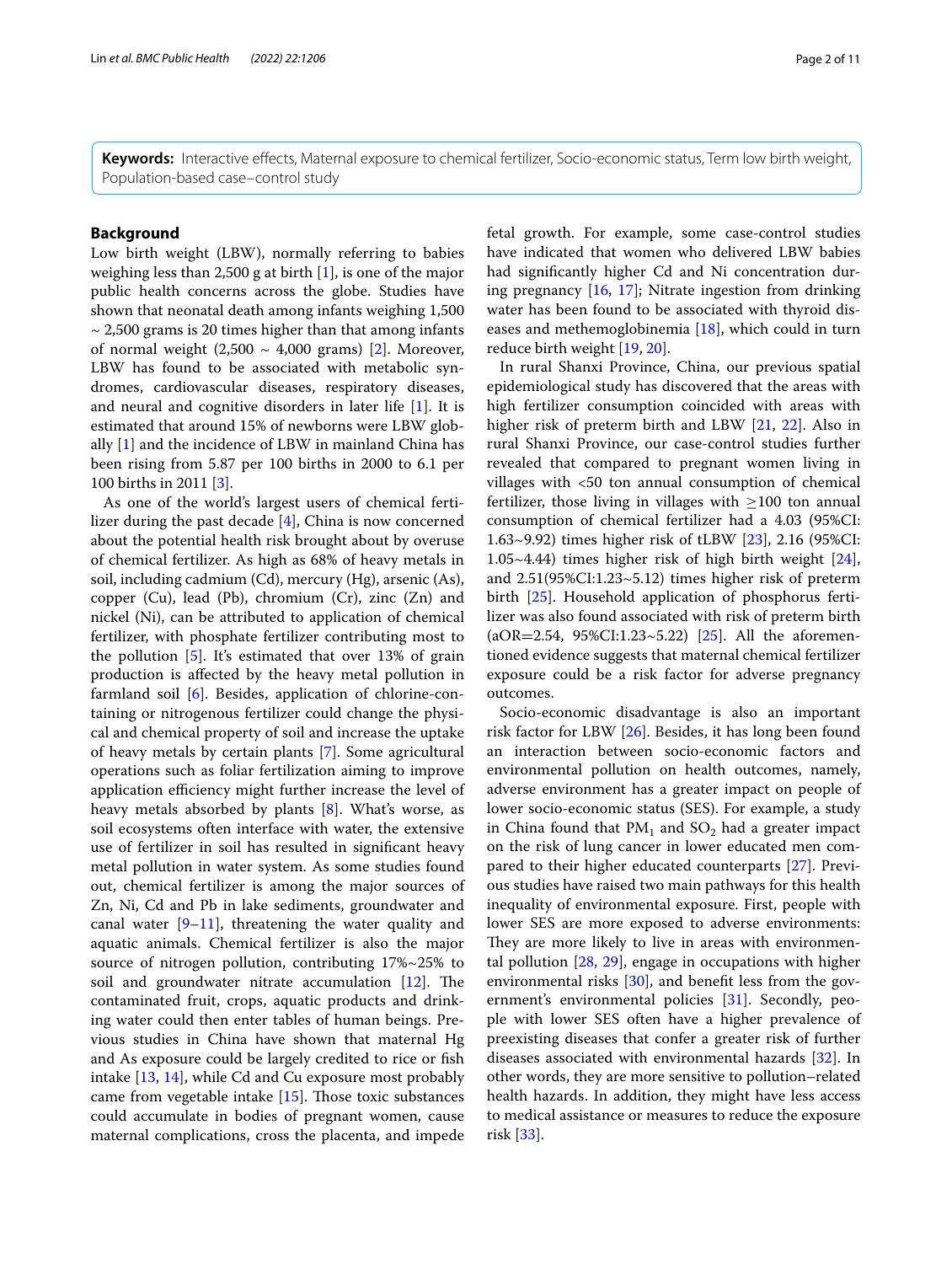Currently, the majority of top chemical fertilizer consumers are low and middle income developing countries [[4\]](#page-9-3), and the prevalence of LBW is also much higher in those countries [[1\]](#page-9-0). Indeed, in China, lower educated farmers have also been observed to take an excessive application of chemical fertilizer in their household farming [\[29\]](#page-9-27), which could potentially bring about a higher chemical fertilizer exposure in their daily life. Therefore, it's reasonable to hypothesize that women of lower SES might be more susceptible to the adverse efects of chemical fertilizer exposure. Based on data from Shanxi Province, China, the present study thus aimed to test the hypothesis, i.e., investigate the interactive efects of maternal SES and exposure to chemical fertilizer during pregnancy on risk of term LBW (tLBW). In this way, we tried to provide a better understanding of efect mechanism of this agricultural substance on population health and identify SES inequalities in tLBW related to the exposure to chemical fertilizer, thus contributing to the primary prevention and intervention for vulnerable groups.

# **Methods**

## **Study design and population**

A population-based case–control study using the motherinfant pair as analytical unit was conducted in Pingding County, Shanxi province, northern China. Homing over 345,800 residents in 2019, Pingding County had 313 villages and a total area of 139,093 hectares among which 60% was agricultural land. Birth records were extracted from the Perinatal Health Care Surveillance System, a long-term birth surveillance system established since 1993  $[34]$  $[34]$ . The System monitored all women living in the Pingding County, Shanxi Province for≥1 year and their fetuses/infants from the onset of pregnancy to day 42 after delivery. Altogether, there were 18,749 births from Oct, 2007 to Sep, 2012, among whom 546 were singleton tLBW without any known birth defects and having birthweight < 2,500 g and gestational age  $\geq$  37 weeks. The birth prevalence of tLBW was thus 29.1 per 1,000 births. From the 546 tLBW, we randomly selected 179 as cases in our present study. There were 17,345 singleton live births with≥37 gestational weeks, without any known birth defects and having birth weights  $\geq 2,500$  g and <4,000 g, among whom we randomly selected 204 to represent the population we targeted  $[35]$  $[35]$ . The participants of the present study spanned across 120 villages.

The study protocol was reviewed and approved by the Institutional Review Board of Peking University Health Sciences Center, and written informed consent was obtained from all subjects before completing the questionnaire.

# **Data collection**

The data source in our study consisted of three parts. The first part was the socio-demographic characteristics of women and their husbands, perinatal dietary intake, lifestyles (including smoking and drinking), residence address, and living environment (including indoor air pollution and living distance from highways), which was collected by trained health workers via a face-to-face interview using structured questionnaire within 42 days after delivery (most within 7 days). This process of data collection was part of the Perinatal Health Care Surveillance System and thus the information was directly extracted from the System. The second part of the data was the agricultural environmental exposure data at household level, including household chemical fertilizer application, household pesticide application and personal contact with pesticides. The data were collected by trained healthcare workers after selection of cases and controls in 2013. The third part was the economic and environmental data at village level, including annual amount of chemical fertilizer use per acre and annual income per capita for all 120 villages. This information was extracted from the Annals of National Economics Statistics of Pingding County in 2010 published by the Pingding Bureau of Statistics, also after selection of cases and controls. A recent article also using the data has been published elsewhere [[22\]](#page-9-20).

## **Maternal exposure to chemical fertilizer**

Maternal exposure to chemical fertilizer was measured at household level as well as village level. At household level, exposure to chemical fertilizer was dichotomous where "none exposure to chemical fertilizer" was defned as "zero use of chemical fertilizer in farming by the women's household", while "exposure to fertilizer" was defned as "any other than zero use of chemical fertilizer in farming by the women's household". At village level, the total amount of chemical fertilizer consumed (tons) per acre in 2010 of all included villages were divided into two groups using the median as the cut-off point. Therefore, "high exposure to chemical fertilizer" at village level was defned as "use of chemical fertilizer equal to or higher than the median among all villages", while "low exposure to chemical fertilizer" was defned as "use of chemical fertilizer lower than the median".

# **Maternal socio‑economic status**

Aggregating four dimensions of the household socioeconomic characteristics, i.e., paternal education level, maternal education level, maternal employment status, and their household annual income, an SES index was constructed through principal component analysis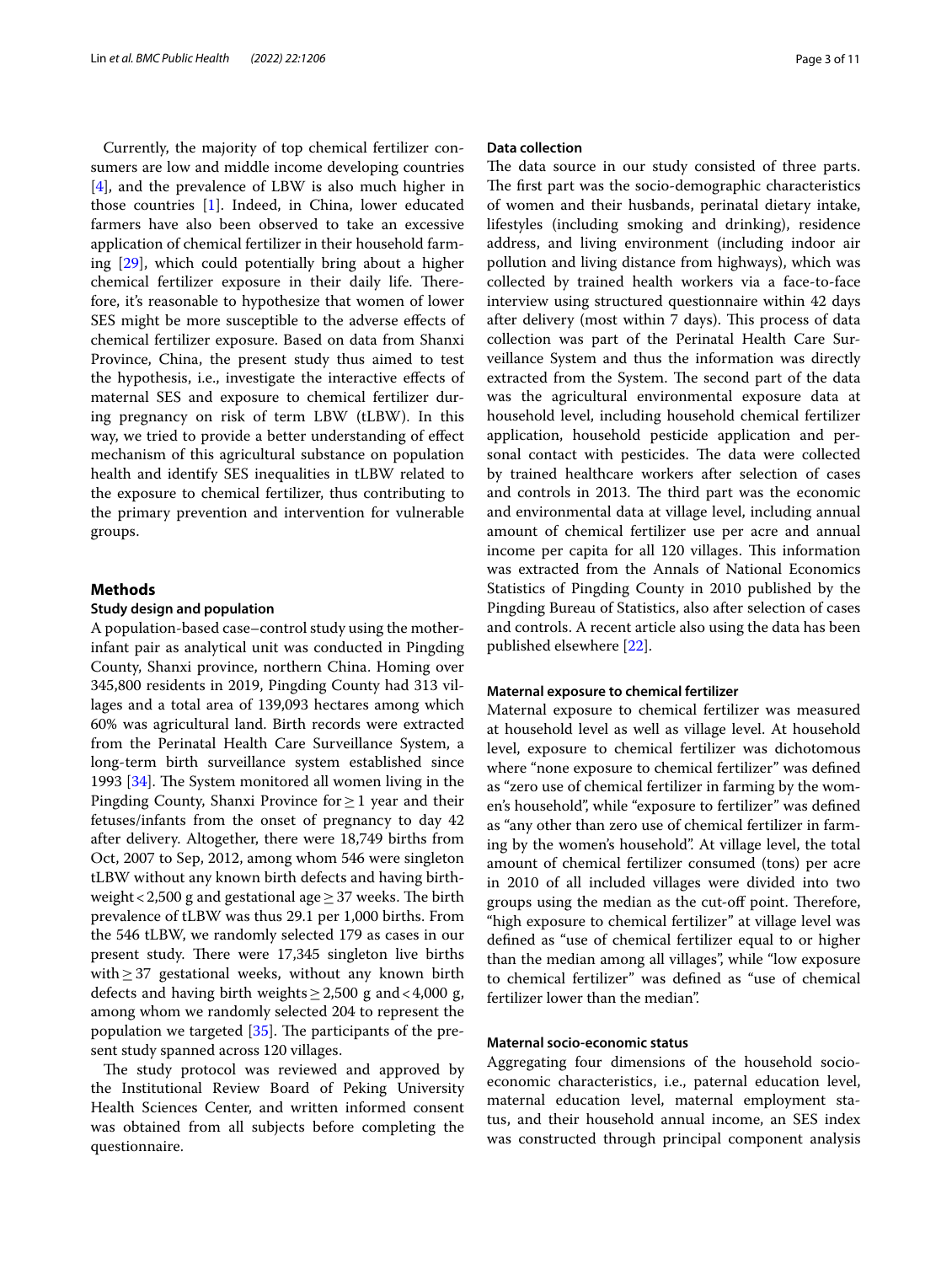according to Vyas and Kumaranayake 2006 [\[36\]](#page-10-4). In principal component analysis, data should be either continuous ones or binary ones  $[36]$  $[36]$ . Therefore, data in categorical forms, including paternal education level, maternal education level and maternal employment status, were coded into binary forms while household annual income was a continuous variable and was put into model directly. A correlation matrix was constructed to ensure that all dimensions had equal weights. The Bartlett's test of sphericity was statistically signifcant (*P*<0.001), indicating it suitable to use principal component analysis here. The first four components explained 100% of the total variations of the four dimensions of SES in the original data set. Therefore, the SES index was constructed by summing the four components with the proportion of total variations being accounted by each component as weights. The SES index was then divided into two categories using the median as the cut-off point.

## **Covariates**

Demographic and clinical variables, namely, maternal age, infant sex, parity, maternal body mass index (BMI) before pregnancy were included in analysis. The BMI was calculated through weight/height $^2$  and was divided into three groups based on body characteristics of Chinese population [\[37\]](#page-10-5): <18.5 kg/m<sup>2</sup> as "underweight", $\geq$ 18.5 kg/  $\text{m}^2$  and < 24 kg/m<sup>2</sup> as "normal weight" and  $\geq$  24 kg/m<sup>2</sup> as "overweight or obesity".

Aside from maternal SES index, village-level economic status (namely, village income per capita), was also included in analysis. Income per capita of all villages was dichotomized using the median 6,527 RMB/year (equivalent of 955 US Dollars in 2010) as the cut-of point.

Exposure to environmental pollutants during pregnancy may as well come from other sources besides chemical fertilizer. As pesticides are commonly used together with chemical fertilizer and were also observed to be associated with tLBW in some literature  $[38]$  $[38]$ , we quantifed the pesticide exposure with two questions: "how many pesticides or herbicides were used in your household farms during the year of pregnancy" and "Did you have personal contact with pesticides or herbicides during pregnancy?". We also tried to include variables that characterize air pollution based on previous literature [\[39](#page-10-7), [40\]](#page-10-8): living distance from highways was analyzed to measure outdoor traffic air and noise pollution; indoor air pollution from coal combustion (IAPCC) [[41](#page-10-9)] to measure indoor air pollution caused by coal fuels; and active and passive smoking to measure tobacco exposure.

We also analyzed maternal dietary factors during pregnancy including intake of meat (including land-based animal foods such as beef, lamb, pork, chicken, and ducks and aquatic-based animal foods like seafood, freshwater fsh, and lobster), eggs or milk, fresh vegetables, and fresh fruit. Participants were asked about the frequencies of eating the food and the answers were grouped into " $\leq$ 1 times per week", "2 ~ 3 times per week", "4 ~ 5 times per week", and "6~7 times per week".

# **Statistical analysis**

Univariate analysis was performed by comparing tLBW cases and controls in terms of chemical fertilizer exposure and covariates through chi-square test (for categorical variables), Kruskal–Wallis test (for continuous variables) or Fisher exact test (for some groups with small sample size). Multivariable logistic regression was then performed to estimate the association of chemical fertilizer exposure and SES with the risks of tLBW, adjusting for variables that were statistically significant  $(P<0.05)$  in univariate analysis. The logistic regression equation was as follows:

$$
Logit(odds) = \alpha + \beta_1 VF + \beta_2 IF + \beta_3 SES + \Upsilon C + \varepsilon
$$

where  $odds = P(Y_i = 1)/(1 - P(Y_i = 1)), Y_i = 1$  meant the pregnancy outcome was a tLBW case;  $\alpha$  was the intercept of the regression; VF was the chemical fertilizer exposure at village level; IF was the chemical fertilizer exposure at household level; SES was the socio-economic index; C was the adjusted covariates;  $\beta_1$ ,  $\beta_2$ ,  $\beta_3$ , and Υ were the coefficients of VF, IF, SES and C;  $\varepsilon$  was the error term. The adjusted ORs were then calculated as the exponential of  $\beta_1$ ,  $\beta_2$ , and  $\beta_3$ .

To evaluate the additive interaction between maternal SES and village-level chemical fertilizer exposure in logistic regression [\[42\]](#page-10-10), the two factors were coded into four groups: (A) those with high maternal SES and low exposure to village-level chemical fertilizer consumption; (B) those with high maternal SES but high exposure to village-level chemical fertilizer consumption; (C) those with low maternal SES but low exposure to village-level chemical fertilizer consumption; and (D) those with low maternal SES and high exposure to village-level chemical fertilizer consumption. The above groups were entered simultaneously into the multivariate logistic regression models with the (A) group as the reference group to predict the odds of tLBW, also adjusting for statistically significant variables  $(P<0.05)$  in univariate analysis. The logistic regression equation was as follows:

$$
Logit(odds) = \alpha + \beta_1 G_B + \beta_2 G_C + \beta_3 G_D + \Upsilon C + \varepsilon
$$

where  $odds = P(Y_i = 1)/(1 - P(Y_i = 1)), Y_i = 1$  meant the pregnancy outcome was a tLBW case;  $\alpha$  was the intercept of the regression;  $G_B$ ,  $G_C$  and  $G_D$  were used to represent the aforementioned B, C, and D group of diferent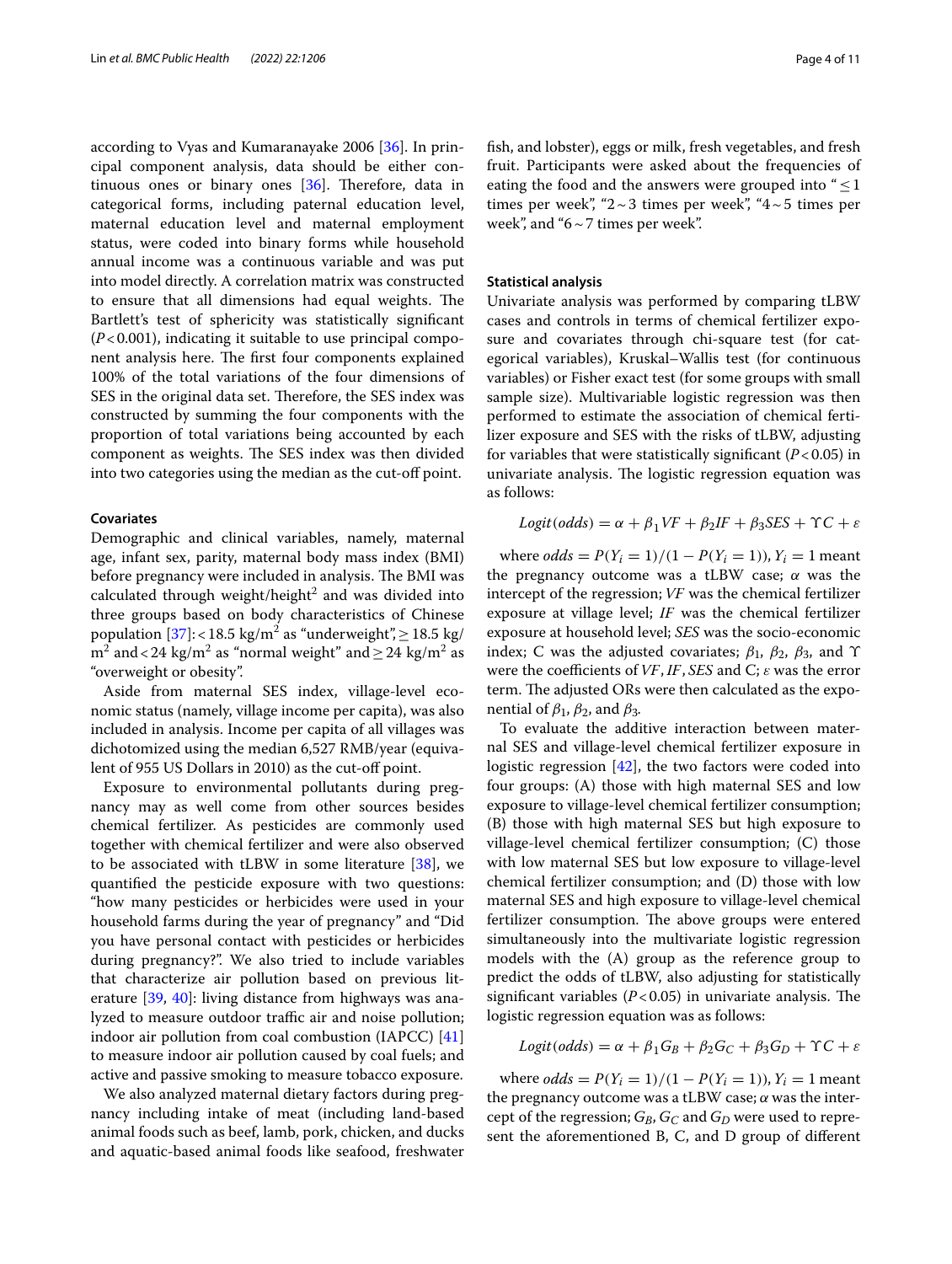combinations of chemical fertilizer exposure and SES. To be specifc:

 $G_B = 1$ , if high maternal SES and high exposure to village-level chemical fertilizer consumption;  $G_B = 0$ , if otherwise.

 $G<sub>C</sub> = 1$ , if low maternal SES and low exposure to village-level chemical fertilizer consumption;  $G_C = 0$ , if otherwise.

 $G_D = 1$ , if low maternal SES and high exposure to village-level chemical fertilizer consumption;  $G_D = 0$ , if otherwise.

C was adjusted covariates;  $\beta_1$ ,  $\beta_2$ ,  $\beta_3$ , and Y were the coefficients of  $G_B$ ,  $G_C$ ,  $G_D$ , and C;  $\varepsilon$  was the error term. The adjusted ORs were calculated as the exponential of  $β_1$ ,  $β_2$ , and  $β_3$ . The joint effects of SES and chemical fertilizer exposure could be refected by the adjusted OR of  $G_D$ , i.e.,  $exp(\beta_3)$ .

In addition, we calculated the relative excess risk due to interaction (RERI) to evaluate whether the efect of SES and chemical fertilizer exposure together would exceed the effect of each considered separately. That is, we assessed whether the odds of tLBW for the group (D) were signifcantly greater than the sum of the odds for group (A) and (B) by calculating:

 $RERI = (OR_{11} - 1) - (OR_{10} - 1) - (OR_{01} - 1)$ 

where  $OR_{ij}$  denoted the odds ratio in exposure category i,j;  $i = 1$  represented low SES and  $j = 1$  represented high exposure to village-level chemical fertilizer consumption. Thus the  $OR_{11}$ ,  $OR_{10}$  and  $OR_{01}$  were the odds ratio of the above B, C, and D group, namely, the exponential of  $\beta_1$ , $β_2$ , and $β_3$ . The Inverse Probability of Treatment Weighting Approach was adopted here to estimate RERI and obtain its 95%CI and *P*-value, as this method allows for the estimation of RERI in case–control data without having to rely on modeling assumptions for the outcome conditional on the exposures and covariates [[43](#page-10-11)]. For test of *P*-value, the null hypothesis was  $RERI = 0$ . Therefore, *P*<0.05 would suggest that RERI was signifcantly greater than 0. RERI>0 would indicate an additive interaction and RERI>1 indicate a strong interaction. Details of explanation of additive interaction and construction of RERI were described elsewhere [\[43\]](#page-10-11).

The interaction between SES and exposure to chemical fertilizer at household level was similarly assessed.

# **Sensitivity analysis**

Several sensitivity analyses were carried out to test the robustness of our study. As pesticides could play crucial role in risk of tLBW and usually be applied with chemical fertilizer, household pesticide application was adjusted in multivariate models regardless its *P* value in univariate analysis. Besides, we took a lesser restrictive threshold  $(P<0.2$  rather than < 0.05 in univariate analysis) of choosing adjusted covariates in multivariate models, considering the limited sample size of our study. We also used different cut-off points of village chemical fertilizer (a 2/3) cut-off point: top 66.7% of all samples as the "high exposure" group and the rest as the "low exposure" group; and a 3/4 cut-off point: top 75% of all samples as the "high exposure" group and the rest as the "low exposure" group) to see the robustness and efficiency of the main models.

All analyses were performed using SAS 9.4.

# **Results**

## **Basic characteristics of study participants**

Table [1](#page-5-0) displays the socio-demographic characteristics and environmental and dietary exposure of tLBW cases and controls. Our study consisted mainly of women under 28 years old (57.18%), with middle school education or lower (83.56%), being unemployed or farmers (84.33%), coming from families with median annual income of 20,000 RMB, and whose husbands were of middle school education or lower (81.20%). Maternal active smoking was rare among participants (only 2 participants had active smoking during pregnancy), yet passive smoking was more common (64.23% had passive smoking). Household pesticide application as well as maternal personal contact with pesticides during pregnancy also took a minimal share of all participants (2.61% and 1.57%, respectively). Univariate analysis showed that mothers of tLBW were more likely to be of low SES index, to eat meat  $\leq$  1 times/week, to eat eggs or milk < 4 times/ week, to be exposed to household chemical fertilizer use, and to be highly exposed to village-level chemical fertilizer consumption  $(P<0.05)$ . Therefore, meat intake and eggs or milk intake were adjusted for in later multivariate analysis.

# **The association between chemical fertilizer exposure, SES and risk of tLBW**

Table [2](#page-6-0) displays the association of maternal exposure to chemical fertilizer and SES with the risk of tLBW. After adjusting for meat intake and eggs or milk intake, high exposure to village-level chemical fertilizer consumption was associated with increased risk of tLBW (aOR: 1.63; 95%CI:  $1.06 \sim 2.51$ ); maternal low SES was also associated with increased risk of tLBW (aOR: 1.59; 95%CI:  $1.03 \sim 2.45$ ).

# **Interactions between SES and chemical fertilizer exposure**

Table [3](#page-6-1) presents results of interactions between maternal SES and exposure to chemical fertilizer on the risk of tLBW. Compared to high maternal SES and low exposure to village-level chemical fertilizer consumption, the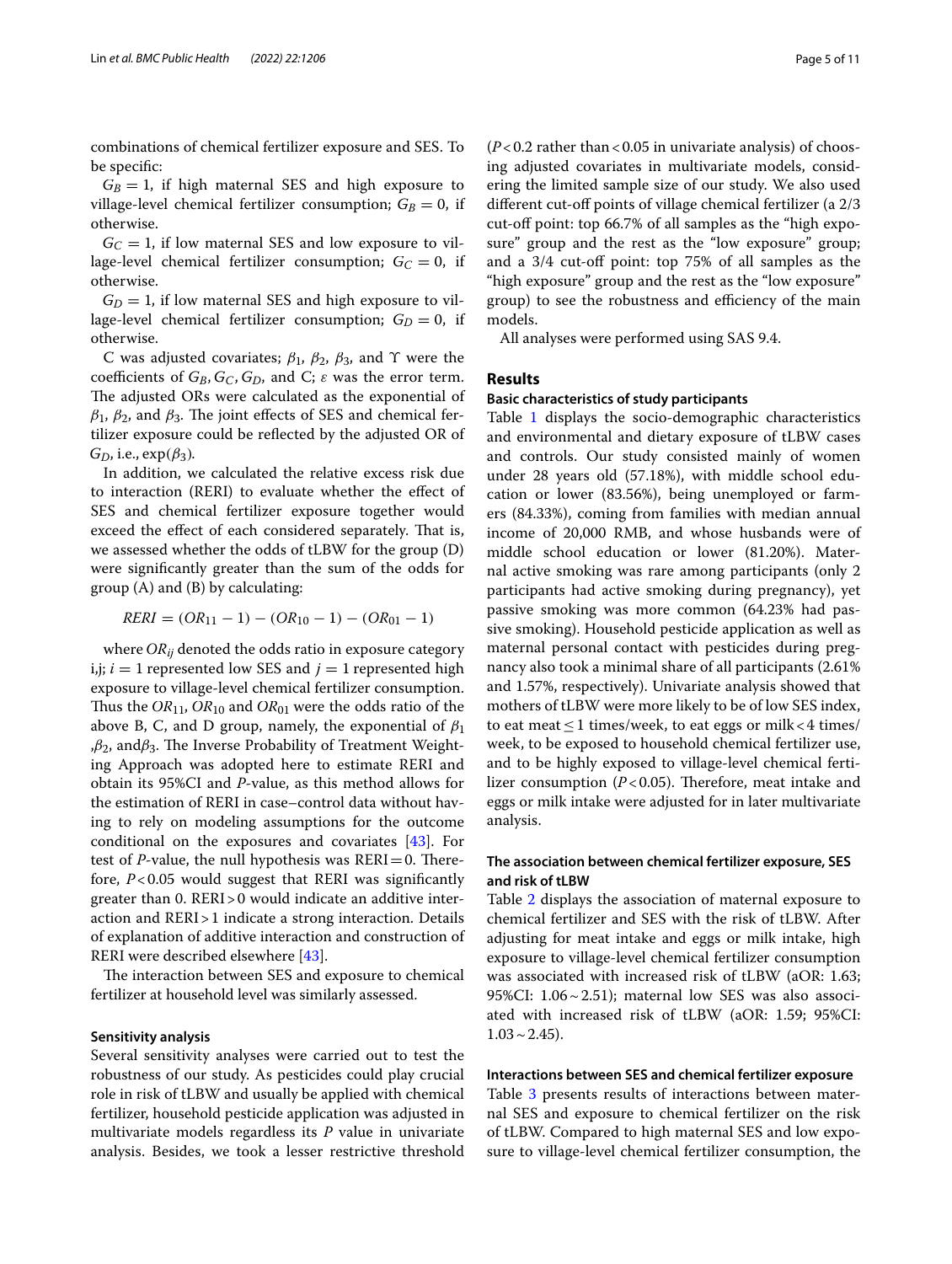<span id="page-5-0"></span>**Table 1** Socio-demographic characteristics and environmental and dietary exposures of term low birth weight cases and controls

| Variable                                               | tLBW Case              | Control                            | $x^2$ <sup>a</sup> | P                  |  |
|--------------------------------------------------------|------------------------|------------------------------------|--------------------|--------------------|--|
|                                                        | $N(\%)$                | $N(\%)$                            |                    |                    |  |
| Socio-demographic characteristics                      |                        |                                    |                    |                    |  |
| Maternal age                                           |                        |                                    |                    |                    |  |
| < 28                                                   | 97(54.19)              | 122(59.80)                         |                    |                    |  |
| $\geq$ 28                                              | 82(45.81)              | 82(40.20)                          | 1.237              | 0.268              |  |
| Infant sex                                             |                        |                                    |                    |                    |  |
| Female                                                 | 95(53.07)              | 98(48.04)                          |                    |                    |  |
| Male                                                   | 84(46.93)              | 106(51.96)                         | 0.996              | 0.326              |  |
| Parity                                                 |                        |                                    |                    |                    |  |
| 1                                                      | 83(46.37)              | 103(50.49)                         |                    |                    |  |
| >2                                                     | 96(53.63)              | 101(49.51)                         | 0.648              | 0.421              |  |
| Maternal BMI (kg/m <sup>2</sup> )                      |                        |                                    |                    |                    |  |
| < 18.5                                                 | 8(4.47)                | 10(4.90)                           |                    |                    |  |
| $18.5 - 24$                                            | 111(62.01)             | 131(64.22)                         |                    |                    |  |
| > 24                                                   | 60(33.52)              | 63(30.88)                          | 0.318              | 0.853              |  |
| Village income per capita (RMB/year)                   |                        |                                    |                    |                    |  |
| $< 6527^{\rm b}$                                       | 92(51.40)              | 98(48.04)                          |                    |                    |  |
| >6527                                                  | 87(48.60)              | 106(51.96)                         | 0.430              | 0.512              |  |
| Individual SES index                                   |                        |                                    |                    |                    |  |
| High                                                   | 74 (41.34)             | 117(57.35)                         |                    |                    |  |
| Low                                                    | 105(58.66)             | 87(42.35)                          | 7.778              | 0.002              |  |
| Maternal occupation                                    |                        |                                    |                    |                    |  |
| Others                                                 |                        |                                    |                    |                    |  |
|                                                        | 41(22.91)              | 59(28.92)                          |                    |                    |  |
| Famers or unemployed<br>Maternal education             | 138(77.09)             | 145(71.08)                         | 1.789              | 0.181              |  |
| High schools or higher                                 | 27(15.08)              | 36(17.65)                          |                    |                    |  |
| Middle schools or                                      | 152(84.92)             | 168(82.35)                         | 0.456              | 0.500              |  |
| lower                                                  |                        |                                    |                    |                    |  |
| Paternal education                                     |                        |                                    |                    |                    |  |
| High schools or higher                                 | 37(20.67)              | 35(17.16)                          |                    |                    |  |
| Middle schools or<br>lower                             | 142(79.33)             | 169(82.64)                         | 0.771              | 0.380              |  |
| Household income (Thousand RMB/year)                   |                        |                                    |                    |                    |  |
| Medium (Min~Max)                                       |                        | $15(2 \sim 100)$ 20 $(2 \sim 150)$ | 6.334              | 0.012              |  |
| Environmental exposure and lifestyles during pregnancy |                        |                                    |                    |                    |  |
| Household chemical fertilizer application              |                        |                                    |                    |                    |  |
| None                                                   |                        |                                    |                    |                    |  |
| Yes                                                    | 90(50.28)<br>89(49.72) | 126(61.76)<br>78(38.24)            | 5.115              | 0.024              |  |
| Village chemical fertilizer application                |                        |                                    |                    |                    |  |
| Low                                                    | 72(43.11)              |                                    |                    |                    |  |
|                                                        |                        | 106(56.68)                         |                    |                    |  |
| High                                                   | 95(56.89)              | 81(43.32)                          | 6.499              | 0.011              |  |
| Household pesticide application                        |                        |                                    |                    |                    |  |
| No                                                     | 173(96.65)             | 200(98.04)                         |                    |                    |  |
| Yes                                                    | 6(3.35)                | 4(1.96)                            |                    | $0.525^c$          |  |
| Maternal personal contact with pesticides              |                        |                                    |                    |                    |  |
| No                                                     | 157(99.37)             | 195(97.50)                         |                    |                    |  |
| Yes                                                    | 1(0.63)                | 5(2.50)                            |                    | 0.234 <sup>c</sup> |  |

# **Table 1** (continued)

| Variable                             | tLBW Case<br>$N(\% )$ | Control<br>$N(\% )$ | $x^2$ <sup>a</sup> | P                  |
|--------------------------------------|-----------------------|---------------------|--------------------|--------------------|
| Living distance from highway (m)     |                       |                     |                    |                    |
| < 1000                               | 45(25.41)             | 64(31.37)           |                    |                    |
| >1000                                | 134(74.86)            | 140(68.63)          | 1.819              | 0.177              |
| <b>IAPCC</b>                         |                       |                     |                    |                    |
| $\Omega$                             | 80(44.69)             | 111(54.41)          |                    |                    |
| >1                                   | 99(55.31)             | 93(45.59)           | 3.602              | 0.058              |
| Maternal active smoking              |                       |                     |                    |                    |
| No                                   | 177(100.00)           | 197(98.99)          |                    |                    |
| Yes                                  | O(0.00)               | 2(1.01)             |                    | 0.500 <sup>c</sup> |
| Maternal passive smoking             |                       |                     |                    |                    |
| No                                   | 61(34.08)             | 76(37.52)           |                    |                    |
| Yes                                  | 118(65.92)            | 128(62.75)          | 0.419              | 0.518              |
| Dietary exposure during pregnancy    |                       |                     |                    |                    |
| Meat intake (times/week)             |                       |                     |                    |                    |
| $\leq$ 1                             | 125(69.83)            | 120(59.11)          |                    |                    |
| $2 - 7$                              | 54(30.17)             | 83(40.89)           | 4.752              | 0.029              |
| Eggs or milk intake (times/week)     |                       |                     |                    |                    |
| $\lt 4$                              | 94(52.51)             | 69(33.82)           |                    |                    |
| $4 - 7$                              | 85(47.49)             | 135(66.18)          | 13.624             | < 0.001            |
| Fresh vegetables intake (times/week) |                       |                     |                    |                    |
| $\leq$ 5                             | 114(63.69)            | 126(61.76)          |                    |                    |
| $6 - 7$                              | 65(36.31)             | 78(38.24)           | 0.151              | 0.698              |
| Fresh fruit intake (times/week)      |                       |                     |                    |                    |
| $\lt$ 4                              | 56(31.46)             | 54(26.47)           |                    |                    |
| $4 - 7$                              | 122(68.54)            | 150(73.53)          | 1.154              | 0.283              |

<sup>a</sup> Wald χ.<sup>2</sup> test for categorical variables and Kruskal-Wallis test for continuous variables

**b** the median income per capita of the 120 villages

c Fisher exact test

*tLBW* term low birth weight, *SES index* socio-economic status index, *IAPCC* indoor air pollution from coal combustion

combination of low maternal SES and high exposure to village-level chemical fertilizer consumption was associated with increased risk of tLBW ( $aOR = 2.62$ ,  $95\%CI$ :  $1.44 \sim 4.77$ ) after adjusting for meat intake, eggs or milk intake and exposure to household chemical fertilizer use. Similarly, compared to high maternal SES and none exposure to household chemical fertilizer use, the combination of low SES and exposure to household chemical fertilizer use also had elevated risk of tLBW ( $aOR = 2.18$ , 95%CI:  $1.24 \sim 3.83$ ) after adjusting for meat intake, eggs or milk intake and exposure to village-level chemical fertilizer consumption. The RERI for village-level chemical fertilizer exposure and SES equaled to 1.79 (95%CI:  $1.11 \sim 2.47$ ,  $P < 0.001$ ), a strong indication that the estimated joint efect of high exposure to village-level chemical fertilizer and low SES together on tLBW was greater than the sum of the estimated efect of high exposure to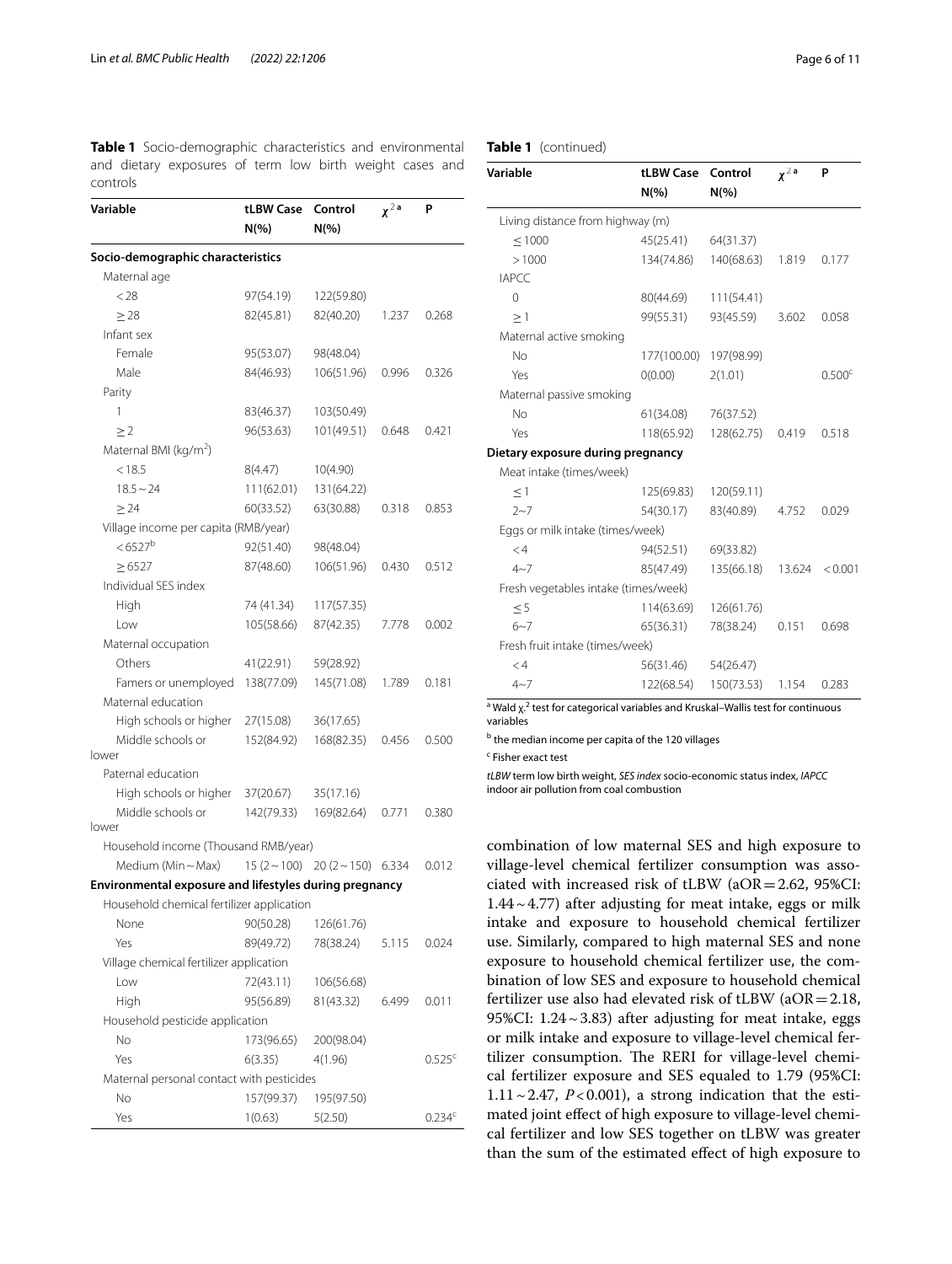<span id="page-6-0"></span>**Table 2** Association between maternal exposure to chemical fertilizer and socio-economic status with the risk of term low birth weight

| <b>Exposure factors</b>                                        | Unadjusted OR (95%CI)     | Adjusted OR (95%CI) <sup>a</sup> |
|----------------------------------------------------------------|---------------------------|----------------------------------|
| High exposure to household chemical fertilizer use             | $1.60(1.06 \sim 2.40)^*$  | $1.36(0.87 \sim 2.12)$           |
| High exposure to village-level chemical fertilizer consumption | $1.72(1.15 \sim 2.57)$ ** | $1.63(1.06 \sim 2.51)^{*}$       |
| Low socio-economic status                                      | $1.91(1.27 \sim 2.87)$ ** | $1.59(1.03 \sim 2.45)^{*}$       |
| $\sim$ $\sim$ $\sim$ $\sim$ $\sim$ $\sim$ $\sim$               |                           |                                  |

<sup>a</sup> adjusted for meat intake, eggs or milk intake

\* *P*<0.05,\*\**P*<0.01

<span id="page-6-1"></span>**Table 3** Interactions between maternal socio-economic status and exposure to chemical fertilizer on the risk of low birth weight

| <b>SES</b> | <b>Exposure to chemical</b><br>fertilizer | Cases | <b>Controls</b> | aOR(95%CI)             | <b>RERI (95%CI)</b>       | P       |
|------------|-------------------------------------------|-------|-----------------|------------------------|---------------------------|---------|
|            | Village level <sup>a</sup>                |       |                 |                        |                           |         |
| High       | Low                                       | 40    | 66              | 1.00                   |                           |         |
| High       | High                                      | 34    | 51              | $1.07(0.59 \sim 1.96)$ |                           |         |
| Low        | Low                                       | 36    | 48              | $1.04(0.56 \sim 1.91)$ |                           |         |
| Low        | High                                      | 69    | 39              | $2.62(1.44 \sim 4.77)$ | $1.79(1.11 \approx 2.47)$ | < 0.001 |
|            | Household level b                         |       |                 |                        |                           |         |
| High       | None                                      | 48    | 81              | 1.00                   |                           |         |
| High       | Yes                                       | 26    | 36              | $1.25(0.66 \sim 2.35)$ |                           |         |
| Low        | None                                      | 42    | 45              | $1.48(0.84 \sim 2.62)$ |                           |         |
| Low        | Yes                                       | 63    | 42              | $2.18(1.24 \sim 3.83)$ | $0.77(0.14 \sim 1.40)$    | < 0.05  |

<sup>a</sup> OR were adjusted for meat intake, eggs or milk intake and exposure to household chemical fertilizer use

<sup>b</sup> OR were adjusted for meat intake, eggs or milk intake and exposure to village-level chemical fertilizer consumption

*SES* socio-economic status index, *RERI* relative excess risk due to interaction

village-level chemical fertilizer alone and low SES alone. Similarly, the RERI for household chemical fertilizer exposure and SES equaled to 0.77 (95%CI:  $0.14 \sim 1.40$ , *P*<0.05), meaning that there were some, though not strong, indications that the estimated joint efect of exposure to household chemical fertilizer use and low SES together was greater than the sum of the estimated efect of the two factors alone.

## **Results of sensitivity analysis**

Additional adjustments for household pesticide application on the basis of the original models hardly changed the estimate yet generated a slightly larger variance (Table [S1](#page-8-0) and S[2\)](#page-8-0). Besides meat intake and eggs or milk intake, distance from highway and IAPCC also had *P* value < 0.2 in univariate analysis and were thus also adjusted in multivariate models. As seen in Table S[3](#page-8-0) and Table S[4,](#page-8-0) there were only minor changes of estimation of association between chemical fertilizer exposure, SES and risk of tLBW, as well as RERI for interaction between village chemical fertilizer application and SES. While a larger RERI (RERI=1.17, 95%CI: 0.41~1.94, *P*<0.01) for interaction between household chemical fertilizer application and SES was found. Taking 2/3 as the cut-of point for village chemical fertilizer application didn't change much to our results, while after taking 3/4 as the cutof point, the association between SES and risk of preterm birth and the RERI for interaction between village chemical fertilizer application and SES became insignif-cant (RERI = 0.89, P = 0.071) (Table [S5](#page-8-0), [S6](#page-8-0), [S7](#page-8-0)), probably because of a relatively larger standard error resulting from taking a more extreme value for grouping and thus limited sample size in certain groups.

# **Discussion**

This study sought to examine the associations of maternal SES, exposure to chemical fertilizer during pregnancy and their interactions with risk of tLBW. There were three main fndings of our study. Firstly, after adjusting for potential confounders, chemical fertilizer exposure remained to be risk factors for tLBW. The findings were consistent with our previous researches also in Shanxi Province that risk of tLBW was associated with village chemical fertilizer consumption with a dose–response relationship [[21](#page-9-19), [23](#page-9-21)]. With mass agricultural production, Cu, As, Cd, Pb and other heavy metals originating from raw materials in chemical fertilizer production, as well as nitrates from nitrogen fertilizer, might easily concentrate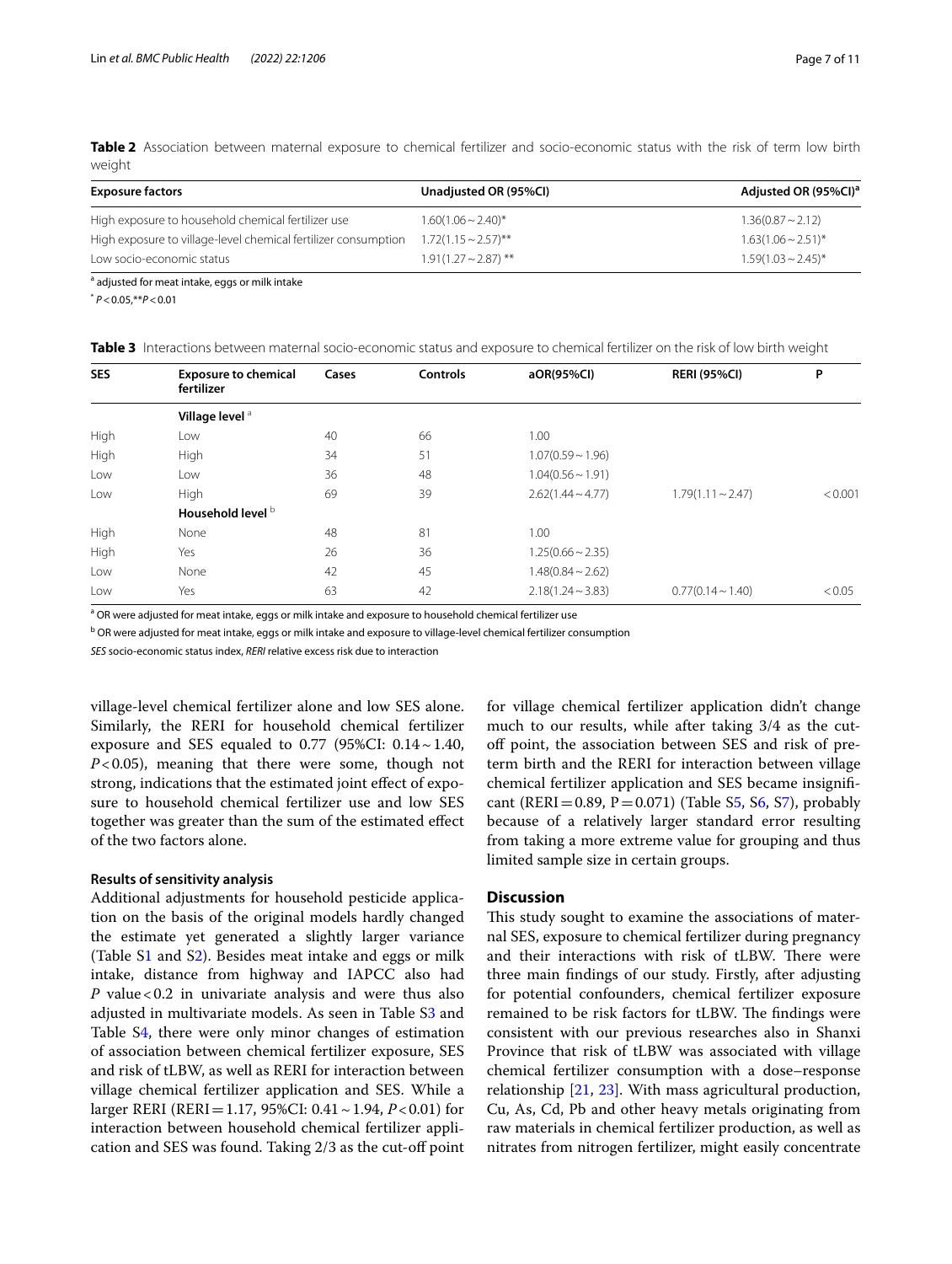in soil  $[5, 44]$  $[5, 44]$  $[5, 44]$  $[5, 44]$ . They might then be washed out into lakes and underground water, pollute local crops, aquatic plants and animals and drinking water and fnally enter dining tables of mothers and their offspring. A survey conducted in 2013 by local Bureau of Statistics in Shaanxi, a province adjacent to our setting Shanxi Province, found that over 56.8% farmers continued farming mainly for growing food for their own and their families to eat, with grain taking the largest share of their plantation land (50.2%), with vegetables and fruits taking 17.7% and 7.4% respectively [[45\]](#page-10-13). Water could be another path that toxic substance from chemical fertilizer application entered into body of pregnant women. In rural areas of Shanxi, a study in 2008 has shown that the majority of residents took ground water as their drinking source and the main type of water supply was non-centralized water supply (i.e., households directly took water from rivers, lakes or wells without any treatment). Yet the qualifcation rate of water from non-centralized water supply was only about 57% and arsenic, nitrate nitrogen, and sulfate were among those exceeding the standard limit [\[46](#page-10-14)]. Considering that the application of chemical fertilizer is a non-negligible factor contributing to a high level of arsenic and a variety of heavy metals as well as nitrates in the water body and soil  $[5, 44, 47]$  $[5, 44, 47]$  $[5, 44, 47]$  $[5, 44, 47]$  $[5, 44, 47]$  $[5, 44, 47]$ , and as a consequence, in grain, vegetables and aquatic food  $[6-10, 15]$  $[6-10, 15]$  $[6-10, 15]$  $[6-10, 15]$ , we speculated that the main path of chemical fertilizer exposure for pregnant women could be water and food contaminated by heavy metals and nitrates. A large body of research has alarmed that prenatal heavy metal could lead to intrauterine growth retardation or LBW [\[16](#page-9-14), [17](#page-9-15)] by altering DNA methylation, lowering levels of insulinlike growth factors, and increasing fetal corticosterone concentrations [[47–](#page-10-15)[49\]](#page-10-16). Moreover, nitrites and nitrates in drinking water were suggested to be related to reduced birth weight [[50\]](#page-10-17), possibly through causing methemoglobinemia of pregnant women or acting as an endocrine disrupter to gonadal steroidogenesis and thyroid function in mothers and their babies, all of which might lead to LBW [\[19](#page-9-17), [20](#page-9-18), [51](#page-10-18)]. Given that China is among the largest consumers of chemical fertilizer, the adverse pregnancy outcomes of maternal exposure to those agricultural pollutants deserve public attention.

Secondly, lower SES was associated with higher risk of tLBW. SES is one of the major causes of health disparities as it underlies three major determinants of health: health care, environmental exposure, and health behavior [\[52](#page-10-19)]. Women in low SES, including those with low educational attainment, with low household income, being unemployed or in badly-paid occupation, were often afected by undernutrition or unbalanced diet, inadequate access to health services, bad lifestyles, passive smoking, and poor living environment [[53–](#page-10-20)[55](#page-10-21)], all of which might lead

to maternal complications and thus LBW [\[56–](#page-10-22)[59\]](#page-10-23). Mitigating social inequalities in health should be a concern of public policy.

Thirdly, the interactive analyses in the present study indicated that high exposure to chemical fertilizer and SES disadvantage would reinforce the risk of LBW. Similar evidence was refected in air pollution analyses that showed efect modifcation by some indicators of SES for particular matter on the risk of LBW, i.e., risks of LBW associated with maternal exposure to particular matter were higher in lower SES group [\[59](#page-10-23)]; It was also observed that negative efects of prenatal pesticide exposure on ofspring development could be enhanced by low social class [[60\]](#page-10-24). In our case, several pathways could be used to explain this interaction. One likely explanation could be diferential efects of exposure to chemical fertilizer by diferent SES groups. As indicated by some research in China, farmers of lower educational level tended to overuse chemical fertilizer [\[29](#page-9-27)], and were thus more exposed to chemical fertilizer. Furthermore, even if they are exposed to the same dose of chemical fertilizer at household and village levels, women from higher SES groups might be more concerned about the quality of food and water, and hence the possibility decreased of poisonous pollutants from the chemical fertilizer going into their diet. Some studies did fnd higher internal concentrations of heavy metals in lower SES population [\[61](#page-10-25)]. Another explanation could be socio-economic disparities in adverse birth outcomes [\[26\]](#page-9-24). As mentioned above, women with lower SES have already had higher risk of preexisting complications and often receive inferior medical treatment for those complications. As a result, they are more susceptible to environmental hazards. Yet mechanisms of relationship between environmental pollution and adverse pregnancy outcomes are complex and remain to be explored. Our study provided initial evidence for SES's potential role in this relationship. More epidemiological studies of massive population and biological marker analyses should be combined to further explore the mechanism of association between prenatal environmental exposure, SES and adverse pregnancy outcomes.

There are some strengths of our study. First, by aggregating over diferent dimensions of SES and constructing SES index with principal component analysis, we minimized potential bias that might be brought about by single indicator, thus improving the test power and the reliability. Second, controls were randomly sampled from the same large surveillance database as cases, and thus could represent the population from which the case group was derived and therefore minimize selection bias. In addition, the data of village chemical fertilizer consumption were extracted from official statistics, and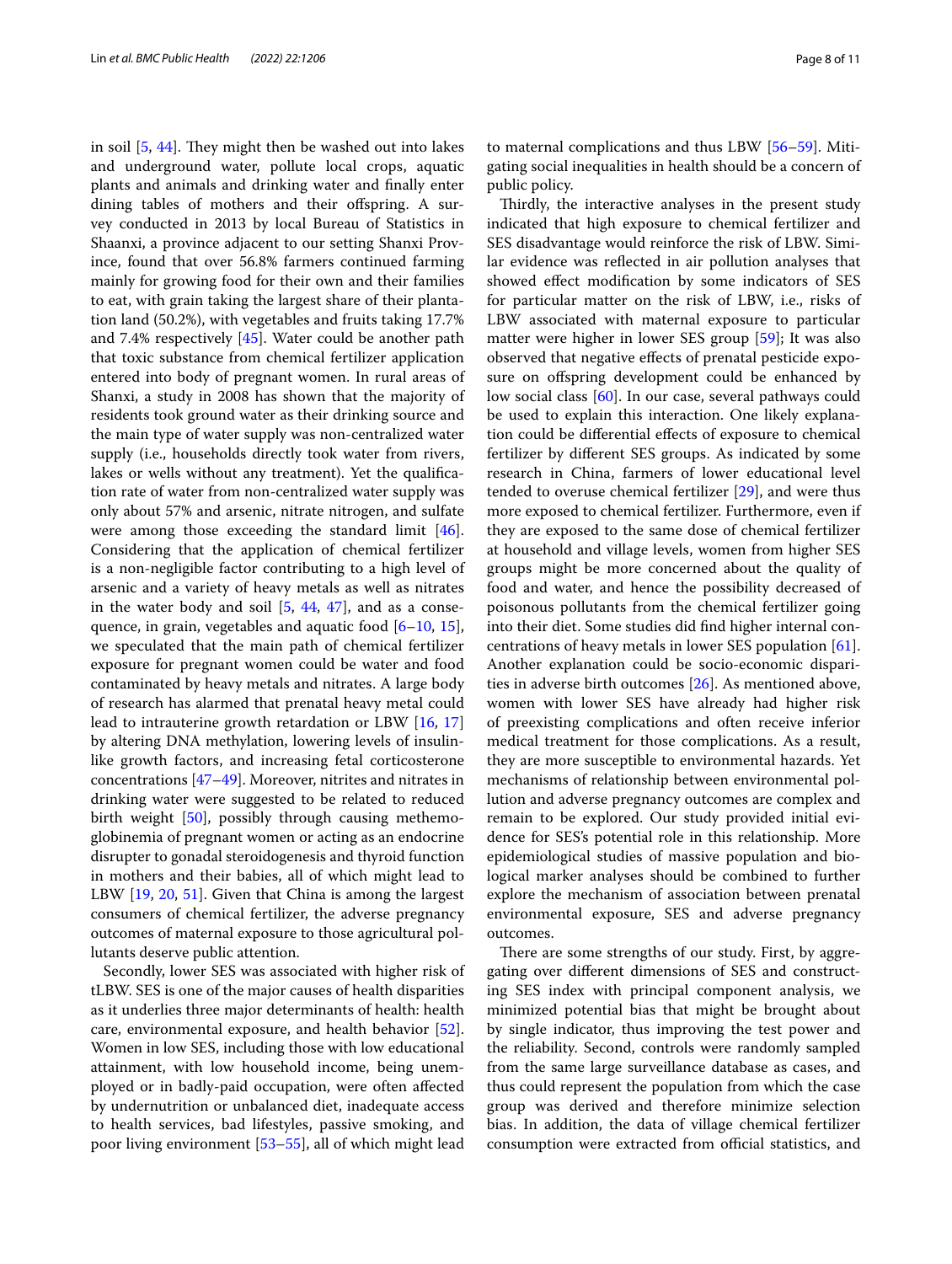interviews were conducted face-to-face by well-trained healthcare workers to ensure data accuracy.

There are also several limitations that should be acknowledged. The first is the unavailability of the data of village-level pesticide consumption. Some previous literature has suggested potential efects of residential exposure to pesticide application on LBW. For example, a large scale population-based case–control study in California, USA found that frst and second trimester exposure to agriculturally applied myclobutanil within 2 km of residential addresses was associated with higher risk of tLBW (OR: 1.11; 95% CI:  $1.04 \sim 1.20$ ) [\[38](#page-10-6)]; Studies in Brazil and Spain also found higher prevalence of LBW in regions with higher pesticide consumption [[62](#page-10-26), [63\]](#page-10-27). If village-level pesticide exposure did raise the odds of tLBW, and if there existed a positive association between pesticide application and chemical fertilizer exposure, failure to adjust the village-level pesticide exposure would overestimate the magnitude of our estimated association between chemical fertilizer and tLBW. Besides, in constructing maternal SES index, occupation of husbands, who were mostly the bread-winners of families in the study area, should have been included. Yet this variable was not available in our data. Secondly, the present study used the village chemical fertilizer consumption in 2010 to represent village-level chemical fertilizer exposure for births between October 2007 and September 2012, which means that the measured exposure might not accurately overlap with time of pregnancies. Nevertheless, the efects of chemical fertilizer exposure are very likely to be a cumulated one, and areas of the farm land, plantation and agricultural operation practice of chemical fertilizer were presumably stable during the 5-year period. Therefore, our method of measuring village-level chemical fertilizer exposure would not bring much bias to the analysis. Thirdly, information on household chemical fertilizer use, diet and lifestyles was collected after pregnancy, which might generate recall bias. In particular, the information about household chemical fertilizer use during pregnancy was collected relatively long after delivery (at maximum 5 years), and we could only assume that the agricultural practice would not change much and recalling whether chemical fertilizer was used in recent years would not be very difficult for farmers. And we have tried to minimize the recall bias by conducting the interviews of maternal socio-demographic information, diet and lifestyles within 42 days after delivery (most within 7 days). Fourthly, though we have tried to capture the chemical fertilizer exposure by using both household and village chemical fertilizer consumption data, there could be also be measurement error, as we didn't distinguish diferent types of chemical fertilizer, nor could we get a

comprehensive and precise measurement of how much toxic substance from chemical fertilizer entered into the body of pregnant women. The measurement error might potentially generate dilution bias in our regression models and cause overestimation or underestimation of the integrative efects. Future studies can consider improving tools of exposure measurement. For example, investigating the application of diferent types of chemical fertilizer can help explore their individual and combined efects; Investigating whether women used any protection equipment during farm work can help get a better idea of the degree of exposure to agricultural chemical pollutants.

# **Conclusions**

In conclusion, the present study suggested that maternal exposure to chemical fertilizer, low SES and their interaction might be associated with increased risk of tLBW. Our study calls for attention from public and government on adverse efects of agricultural pollutants on pregnancy outcomes and on health of socioeconomic disadvantaged groups. Future research can assess the interaction between maternal exposure to agricultural pollutants, dietary factors and SES focusing on the epigenetic modifcation, explore its eventual efect on adverse pregnancy outcomes, and provide more information on the reduction and prevention of the occurrence of adverse pregnancy outcomes.

#### **Abbreviations**

tLBW: Term low birth weight; SES: Socio-economic status; RERI: Relative excess risk due to interaction; BMI: Body mass index.

## **Supplementary Information**

The online version contains supplementary material available at [https://doi.](https://doi.org/10.1186/s12889-022-13604-z) [org/10.1186/s12889-022-13604-z.](https://doi.org/10.1186/s12889-022-13604-z)

<span id="page-8-0"></span>**Additional fle 1: Table S1.** Comparison of original model and the model adjusting additionally for pesticide application in examining association between chemical fertilizer exposure, socio-economic status and risk of tLBW. **Table S2.** Comparison of the original model and the model additionally adjusting for pesticide application in examining the interactive efects of chemical fertilizer exposure and SES on risk of tLBW. **Table S3**. Comparison of the original model and the model adjusting for variables with a p-value threshold at 0.2 in univariate analysis when examining the association between chemical fertilizer exposure, socio-economic status and risk of tLBW. **Table S4.** Comparison of the original model and the model adjusting for variables with a p-value threshold at 0.2 in univariate analysis when examining the interactive effects of chemical fertilizer exposure and SES on risk of tLBW. **Table S5.** Distribution of chemical fertilizer exposure when taking diferent cut-of points. **Table S6.** Comparison of results of models in examining the interactive efects of chemical fertilizer exposure and SES on risk of tLBW when taking different cut-off points of village chemical fertilizer application a. **Table S7**. Interactions between maternal socio-economic status and exposure to chemical fertilizer on the risk of low birth weight when taking 2/3 as cut-off point for village chemical fertilizer application. **Table S8.** Interactions between maternal socio-economic status and exposure to chemical fertilizer on the risk of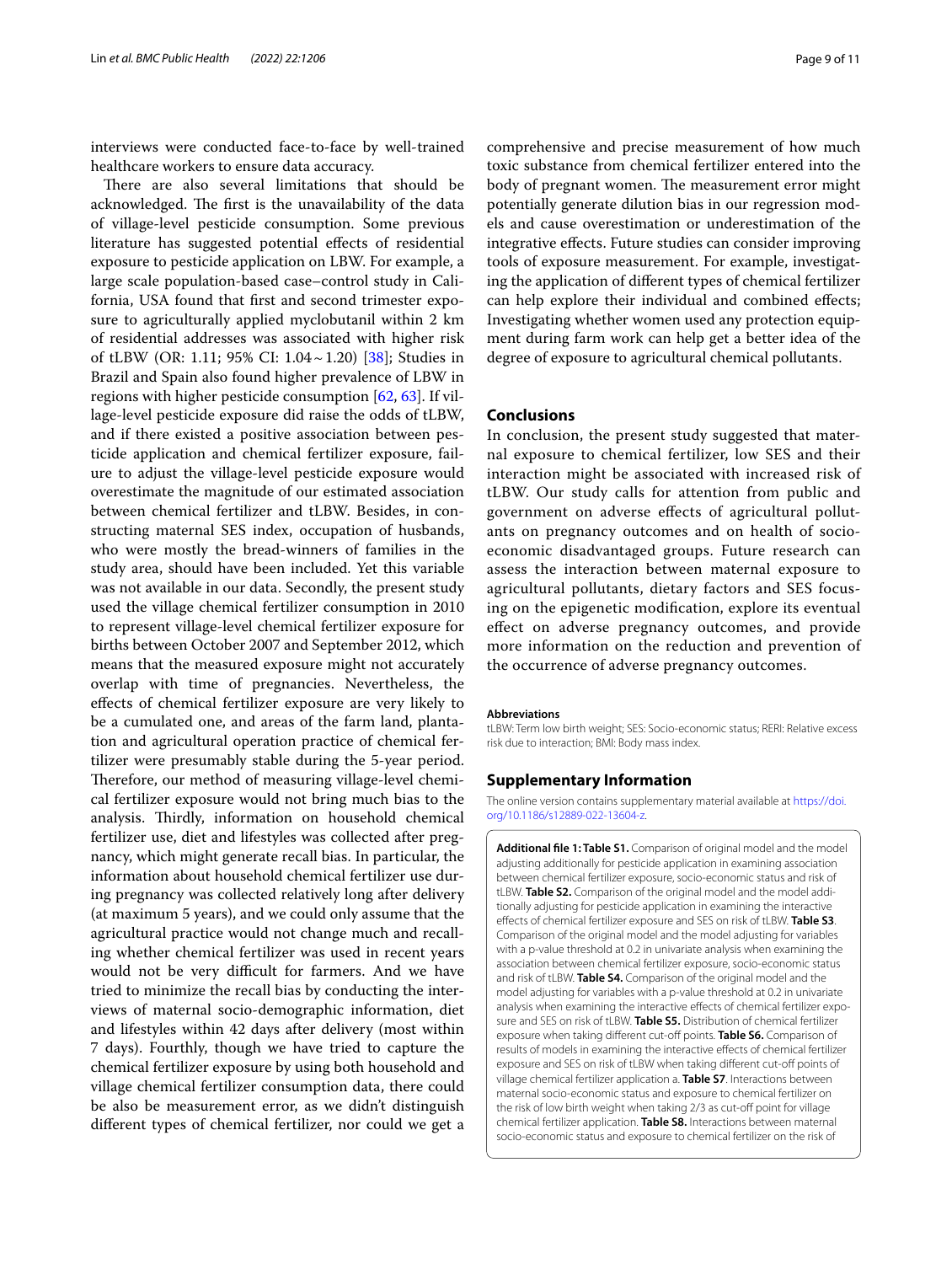low birth weight when taking 3/4 as cut-of point for village chemical fertilizer application.

## **Authors' contributions**

SL and JL drafted the initial manuscript, carried out the formal analyses and revised the manuscript. SL and JL contributed equally to this work and should be considered co-frst authors. JW designed the data collection instruments, collected data, carried out the initial analyses. FY reviewed and revised the manuscript. LP and XS conceptualized and designed the study, coordinated and supervised data collection, and critically reviewed the manuscript for important intellectual content. All authors read and approved the fnal manuscript.

## **Funding**

National Key Research and Development Program of China (No. 2018YFC1004303), National Natural Science Foundation of China (No. 41871360), and National Health Commission Key Laboratory of Birth Defects Prevention, Henan Province (No. ZD202002).

## **Availability of data and materials**

The data used to support the fndings of this study are available from the corresponding author upon reasonable request.

## **Declarations**

#### **Ethics approval and consent to participate**

All methods were performed in accordance with the relevant guidelines and regulations. The study protocol was reviewed and approved by the Institutional Review Board of Peking University Health Sciences Center (IRB00001052-08083), and written informed consent was obtained from all subjects before completing the questionnaire.

#### **Consent for publication**

Not applicable.

#### **Competing interests**

The authors declare that they have no competing interests.

Received: 9 June 2021 Accepted: 6 June 2022 Published online: 16 June 2022

## **References**

- <span id="page-9-0"></span>1. UNICE, WHO: UNICEF-WHO Low birthweight estimates: Levels and trends 2000–2015. In. Geneva: World Health Organization; 2019.
- <span id="page-9-1"></span>2. WHO: Make every mother and child count. In. Geneva; 2005: 79–81.
- <span id="page-9-2"></span>3. Chen Y, Li GH, Ruan Y, Zou LY, Wang X, Zhang WY. An epidemiological survey on low birth weight infants in China and analysis of outcomes of full-term low birth weight infants. BMC Pregnancy Childbirth. 2013;13:9.
- <span id="page-9-3"></span>4. Food and Agricultural Organization of the United Nations: Fertilizers indicators 1961–2018. 2018. [http://www.fao.org/faostat/en/#data/EF/](http://www.fao.org/faostat/en/#data/EF/visualize) [visualize.](http://www.fao.org/faostat/en/#data/EF/visualize) Accessed 23 Nov 2021.
- <span id="page-9-4"></span>5. Qin GW, Niu ZD, Yu JD, Li ZH, Ma JY, Xiang P: Soil heavy metal pollution and food safety in China: Effects, sources and removing technology. Chemosphere. 2021, 267.
- <span id="page-9-5"></span>6. Zhang X, Liu L, Zhong T, Ouyang X: Impact of Soil Heavy Metal Pollution on Food Safety in China. In.: Figshare; 2015.
- <span id="page-9-6"></span>7. Zhixian L, Yanci X, Huidong L, Zhang C. Efects of nitrogen application levels on Cd, Pb uptake and accumulation by maize. J Soil Water Conserv. 2014;28(6):143–66.
- <span id="page-9-7"></span>8. Fang B, Zhu X. High content of fve heavy metals in four fruits: Evidence from a case study of Pujiang County, Zhejiang Province. China Food Control. 2014;39:62–7.
- <span id="page-9-8"></span>9. Vetrimurugan E, Brindha K, Elango L, Ndwandwe OM. Human exposure risk to heavy metals through groundwater used for drinking in an intensively irrigated river delta. Appl Water Sci. 2017;7(6):3267–80.
- <span id="page-9-30"></span>10. Weng H, Chen X. Impact of polluted canal water on adjacent soil and groundwater systems. Environ Geol. 2000;39(8):945–50.
- <span id="page-9-9"></span>11. Wang B, Lin J, Wu X, Xue Y, Han C, Zhang Z, Ren J, Shen Q. Spatial distributions and risk assessments of nutrients and heavy metals in sediments from an impounded lake of China's South-to-NorthWater Diversion Project. Environ Sci Pollut Res. 2021;28(44):63305–18.
- <span id="page-9-10"></span>12. Jin Z, Wang J, Chen J, Zhang R, Li Y, Yaoting L, He K. Identifying the sources of nitrate in a small watershed using δ15N-δ18O isotopes of nitrate in the Kelan Reservoir, Guangxi, China. Agr Ecosyst Environ. 2020;297:106936.
- <span id="page-9-11"></span>13. Hong C, Yu X, Liu J, Cheng Y, Rothenberg SE. Low-level methylmercury exposure through rice ingestion in a cohort of pregnant mothers in rural China. Environ Res. 2016;150:519–27.
- <span id="page-9-12"></span>14. Jin L, Liu JF, Ye BX, Ren AG. Concentrations of selected heavy metals in maternal blood and associated factors in rural areas in Shanxi Province. China Environment International. 2014;66:157–64.
- <span id="page-9-13"></span>15. Chen MYY, Chan BTP, Lam CH, Chung SWC, Hao YY, Xiao Y. Dietary exposures to eight metallic contaminants of the Hong Kong adult population from a total diet study. Food Addit Contam Part a Chem Anal Control Expo Risk Assess. 2014;31(9):1539–49.
- <span id="page-9-14"></span>16. Ikeh-Tawari EP, Anetor JI, Charles-Davies MA. Cadmium level in pregnancy, infuence on neonatal birth weight and possible amelioration by some essential trace elements. Toxicol Int. 2013;20(1):108–12.
- <span id="page-9-15"></span>17. Sun X, Jiang Y, Xia W, Jin S, Liu W, Lin X, Liu H, Chen X, Peng Y, Li H. Association between prenatal nickel exposure and preterm low birth weight: possible efect of selenium. Environ Sci Pollut Res. 2018;25(26):25888–95.
- <span id="page-9-16"></span>18. Ward MH, Jones RR, Brender JD, de Kok TM, Weyer PJ, Nolan BT, et al. Drinking Water Nitrate and Human Health: An Updated Review. Int J Environ Res Public Health. 2018;15(7):1557.
- <span id="page-9-17"></span>19. Cofman VR, Jensen AS, Trabjerg BB, Pedersen CB, Hansen B, Sigsgaard T, et al. Prenatal Exposure to Nitrate from Drinking Water and Markers of Fetal Growth Restriction: A Population-Based Study of Nearly One Million Danish-Born Children. Environ Health Perspect. 2021;129(2):27002.
- <span id="page-9-18"></span>20. Zhou M, Wang M, Li JM, Luo XH, Lei MX. Efects of thyroid diseases on pregnancy outcomes. Exp Ther Med. 2019;18(3):1807–15.
- <span id="page-9-19"></span>21. Li JJ, Wang N, Wu JL, Li ZY, Zhang Y, Lin SQ, Pei LJ. Spatial distribution of low birth weight and association with chemical fertilizer application in rural areas of Shanxi province. Chinese J Epidemiol. 2019;40(11):1414–9.
- <span id="page-9-20"></span>22. Li J, Lin S, Wu J, Li Y, Shang X, Pei L. Spatial variation and association between maternal chemical fertilizer exposure and preterm birth in a rural area in Northern China. Environ Sci Pollut Res. 2022;29(13):19460–72.
- <span id="page-9-21"></span>23. Wang N, Wu JL, Zhang Y, Lin SQ, Qiao RY, Fan RJ, Pei LJ. Associations between maternal exposure to chemical fertilizers during pregnancy and the risk of ofspring's low birth weights. Chinese J Epidemiol. 2018;39(10):1324–8.
- <span id="page-9-22"></span>24. Shiqi L, Jiajia L, Jilei W, Lijun P. A study of association between risks of high birth weight and maternal chemical fertilizer exposure. Chinese J Fam Plan. 2020;28(11):1742–7.
- <span id="page-9-23"></span>25. Zhang Y, Li J, Lin S, Wu J, Pei L. Association between maternal exposure to phosphate fertilizers during pregnancy and the risk of preterm birth. Chinese J Dis Control Prevent. 2021;25(10):1214–9.
- <span id="page-9-24"></span>26. Blumenshine P, Egerter S, Barclay CJ, Cubbin C, Braveman PA. Socioeconomic Disparities in Adverse Birth Outcomes A Systematic Review. Am J Prev Med. 2010;39(3):263–72.
- <span id="page-9-25"></span>27. Guo H, Wei J, Li X, Ho HC, Song Y, Wu J, Li W. Do socioeconomic factors modify the efects of PM1 and SO2 on lung cancer incidence in China? Sci Total Environ. 2021;756:143998.
- <span id="page-9-26"></span>28. Flores AB, Castor A, Grineski SE, Collins TW, Mullen C. Petrochemical releases disproportionately afected socially vulnerable populations along the Texas Gulf Coast after Hurricane Harvey. Popul Environ. 2021;42(3):279–301.
- <span id="page-9-27"></span>29. Zhang J, Manske G, Zhou PQ, Tischbein B, Becker M, Li ZH. Factors infuencing farmers' decisions on nitrogen fertilizer application in the Liangzihu Lake basin, Central China. Environ Dev Sustain. 2017;19(3):791–805.
- <span id="page-9-28"></span>30. Sritharan J, MacLeod J, Harris S, Cole DC, Harris A, Tjepkema M, Peters PA, Demers PA. Prostate cancer surveillance by occupation and industry: the Canadian Census Health and Environment Cohort (CanCHEC). Cancer Med. 2018;7(4):1468–78.
- <span id="page-9-29"></span>31. Konisky DM. Inequities in enforcement? Environmental justice and government performance. J Policy Anal Manage. 2009;28(1):102–21.